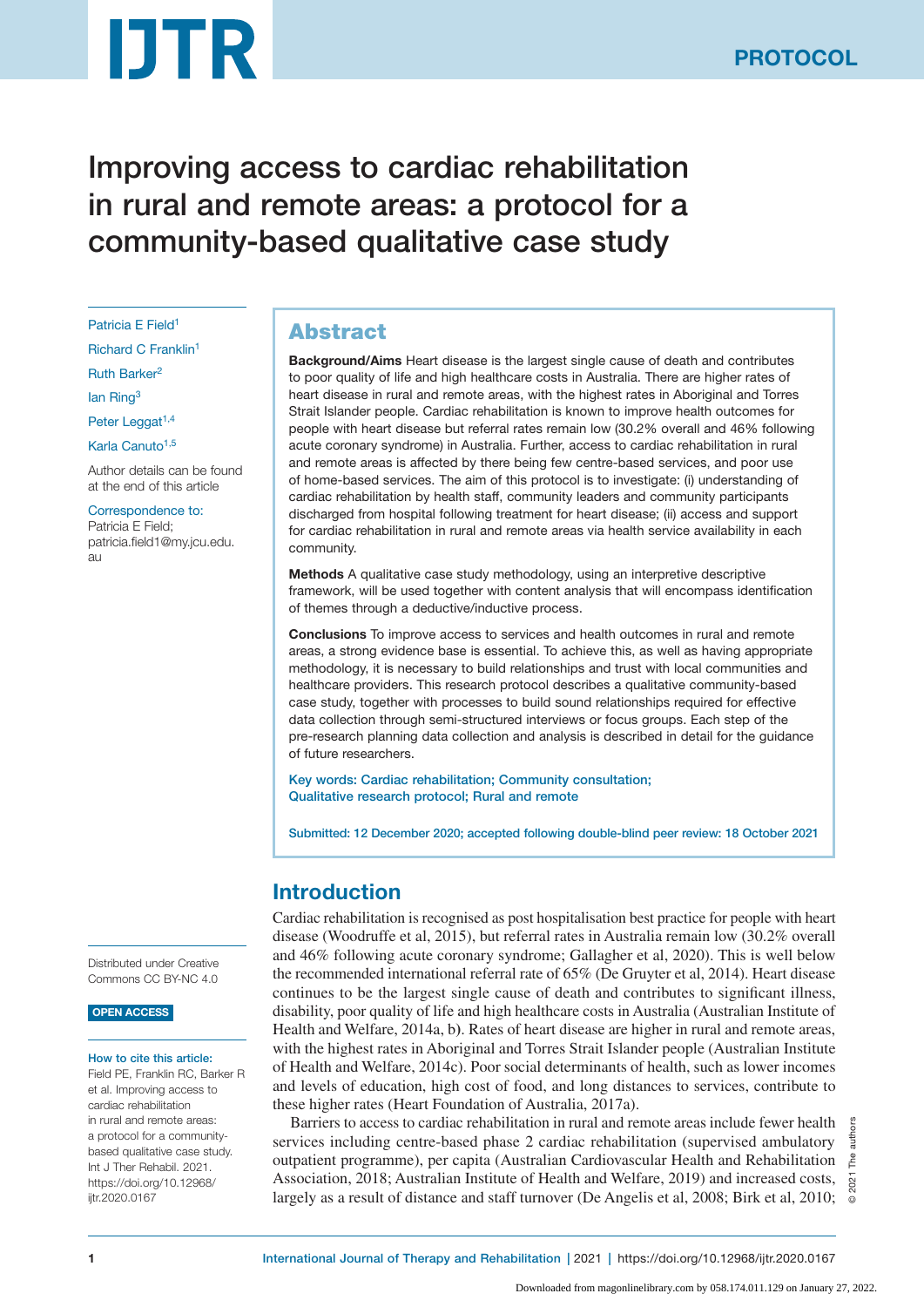Brual et al, 2012; Beatty et al, 2013). A study of inpatient cardiac rehabilitation in four major regional hospitals in North Queensland found that discharge planning was fragmented, with cardiac rehabilitation referral rates of  $31\%$  (range: 6–53%) for patients admitted for ≥3 days, and 9% (range: 0–19) for patients admitted for  $\leq$ 2 days (Field et al, 2021). Enablers for cardiac rehabilitation participation include numbers of referrals and service availability (Field et al, 2018), medical practitioner support and involvement of family and/ or significant others (Sherwood and Povey, 2011; Jackson et al, 2012), as well as ensuring that programmes are appropriate for diverse populations including Aboriginal and Torres Strait Islander people (Hamilton et al, 2016; Field et al, 2018).

In the absence of centre-based phase 2 cardiac rehabilitation, or if people prefer home-based programmes, there are several phone support programmes available. These include two no cost programmes: Queensland Health's Coaching on Achieving Cardiovascular Health (Ski et al, 2015; Health Support Queensland, 2018) and Heart Foundation of Australia's My Heart My Life (Heart Foundation of Australia, 2017b) and several commercial programmes, including Cardihab (Cardihab.com) (Varnfield et al, 2014). Despite limited centre-based outpatient cardiac rehabilitation, referrals to Coaching on Achieving Cardiovascular Health are low (range 4.1–20.3%) for residents of North Queensland (Field et al, 2020).

Given the known barriers to cardiac rehabilitation, healthcare system changes are required to improve access to cardiac rehabilitation, especially in rural and remote areas of Australia. Flexibility and inclusiveness (Fernandez et al, 2008) are known to be necessary components to achieve sound results based on strong relationships and trust with local communities. These relationships and trust need to be established in pre-research planning. For this study, the pre-research planning will include engaging with four communities in isolated locations of rural and remote Australia with a population range of 500–3500. These communities comprise a range of individuals and families, with various occupations, generally disadvantaged by socioeconomic status and social determinants of health, including limited general services and healthcare provision (Heart Foundation of Australia, 2017a), as well as a higher proportion of Aboriginal and Torres Strait Islander people than Queensland overall.

Further, to address population diversity and provide a culturally sensitive approach for data collection especially for Aboriginal and/or Torres Strait Islander people (Dimer et al, 2013), it will be necessary to adapt data collection processes. Simple English is necessary for written and verbal communication and collaborative yarning (dialogue circle) will be offered as an alternative to audio recording for data collection. Yarning is a process by which data is collected using a 'storyboards' technique, where text is written by the researchers during and after the yarning discussion, and regularly checked with the participants to ensure accuracy (Shay, 2021).

This research protocol builds on previous research and investigates factors that need to be addressed to improve access to cardiac rehabilitation in rural and remote areas of Australia, including previously completed studies that aim to improve access to cardiac rehabilitation in rural and remote areas of Australia (Field et al, 2018, 2020). These studies informed the direction, development and framework (**Table 1**) of this research protocol.

# Aims

The aim of this study will be to investigate:

- Understanding of cardiac rehabilitation by health staff, community leaders and community participants discharged from hospital following treatment for heart disease
- Access and support for cardiac rehabilitation in rural and remote areas via health service availability in each community.

# **Methods**

Qualitative case study methodology with an interpretive descriptive framework will be used to provide direction and focus on the practical aspects of knowledge, in a logical systematic manner, so that the researchers' engagement with the data makes it possible to interpret the

authors © 2021 The authors L<br>Pe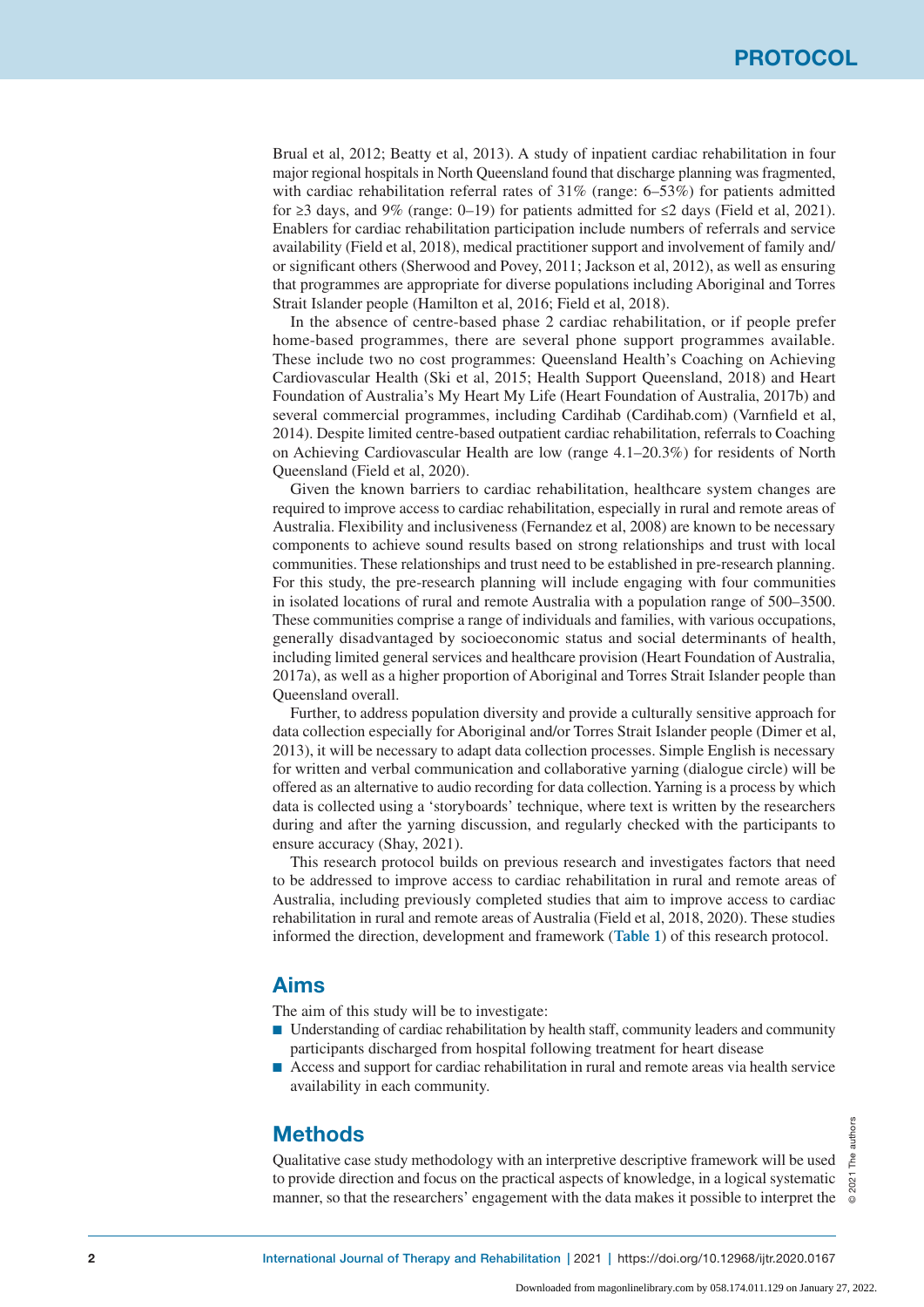#### Table 1. Framework for data collection to improve access to phase 2 cardiac rehabilitation in rural and remote areas

#### Primary questions and area of interest

Post discharge and referral plan:

- Community participants' understanding and suggestions
- Staff role and suggestions

Cardiac rehabilitation: service availability and access

- Community participants' understanding and suggestions
- Staff role and suggestions

Improving cardiac rehabilitation:

- Community participants' understanding and suggestions
- Staff role and suggestions

The way forward:

■ Community participants and staff: assimilating information into revised cardiac rehabilitation models for improving access to cardiac rehabilitation in rural and remote areas of Australia

content beyond the obvious (Denzin and Lincoln, 2011; Teodoro et al, 2018). Based on an integrative literature review on barriers, enablers and pathways to cardiac rehabilitation in rural and remote areas (Field et al, 2018), initial primary themes and areas of interest were identified (deductive analysis) (Clarke et al, 2015) (**Table 1**). This preliminary analysis also provided the framework for the study and guided the development of semi-structured conversational interviews that will be used for data collation via purposefully sampled interviewees or focus groups members.

The analysis, including identification of secondary themes (induction), will be guided by the six steps identified by Clarke and Braun (Clarke et al, 2015), and conducted according to consolidative criteria for reporting qualitative research (COREQ) (Tong et al, 2007).

### Inclusion criteria

Participants will be included if they meet the following criteria:

- Community participants:
	- $\blacksquare$  Adults ≥18 years
	- Men and women including Aboriginal and/or Torres Strait Islander peoples, discharged from hospital following treatment for heart disease in the past 2 years, who live independently and are eligible for cardiac rehabilitation according to National Heart Foundation of Australia and Australian Cardiac Rehabilitation Association (2004) recommendations (Woodruffe et al, 2015)
- Local and visiting health centre staff including nurses, doctors, allied health professionals, health service managers
- Community leaders employed in leadership positions or recognised as leaders by the local community.

## Exclusion criteria

People with a medical diagnosis of mental impairment, or who are unable to comprehend the process despite assistance of a support person or interpreter and thereby do not fulfil the requirements of informed consent as per NHMRC research guidelines (National Health and Medical Research Council et al, 2018) will be excluded from the study.

#### Ethical approval

Ethical approval has been granted from the Townsville Hospital and Health Services (HREC/2019/QTHS/59212; JCU Ethics Committee acknowledgement: H8467). All participants will be required to sign an informed consent form.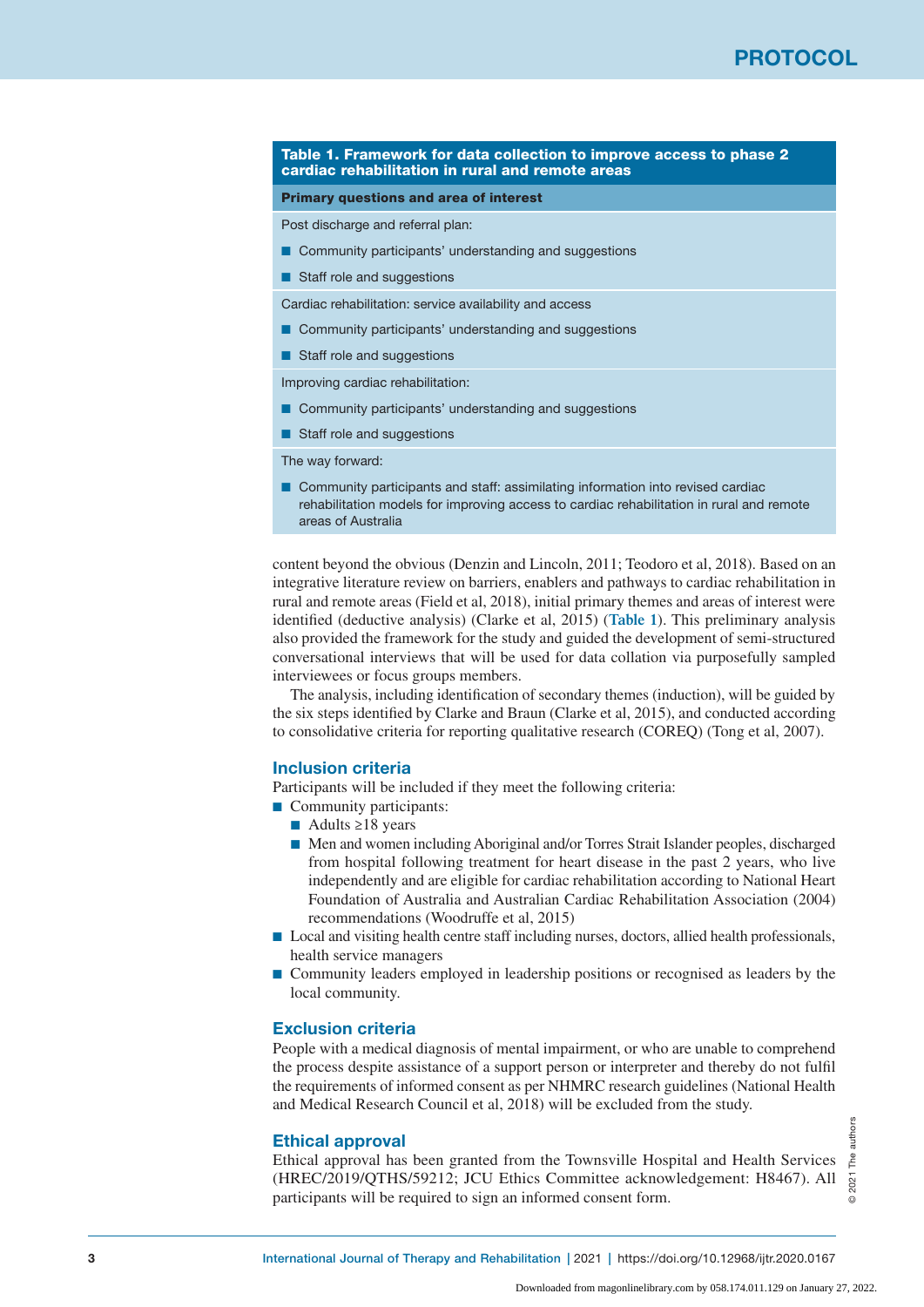## **Settings**

The focus of this research will be four communities in rural and remote Australia. Each community has contrasting demographic profiles that include farming, tourism, small industry, mining, commercial and government services. All communities have a higher proportion of Aboriginal and/or Torres Strait Islander people than Queensland (4%) (Australian Bureau of Statistics, 2016**)**. Two communities include a proportion of Aboriginal and/or Torres Strait Islander people (8% and 16%), who are part of the larger community, and two communities are designated communities with majority of Aboriginal and/or Torres Strait Islander people (91% and 99%) (Australian Bureau of Statistics, 2018).

#### Pre-research planning

Community focused pre-research planning is required in preparation for the research. It is important that networks include local government, community organisations, education, health, transport and social services (Woods, 2006). The coordinating primary investigator made three visits to each community to develop networks and build trust with community members and health staff.

The proposed research was discussed at meetings with local organisations. Ideas were sought and education on heart disease and risk factors was provided. Follow-up notes were sent by email and between community visits further email and phone updates were provided. This process resulted in sound networks in each community that will provide a nexus for ongoing consultation, and recruitment of community participants and health staff.

## Recruitment and consent

Recruitment and interviewing of community members and health staff will be undertaken over a 2–6-week period as per best practice for community consultations (Department of Prime Minister and Cabinet, 2016). Community participants will include both people who participated in cardiac rehabilitation, or did not participate or complete the programme, thus providing important insights into barriers to attending cardiac rehabilitation as well as an opportunity to explore the reasons why they did or did not attend. Community leaders and staff will be recruited according to the inclusion and exclusion criteria.

Information about the research, process of data collection, including confidentiality and withdrawal if required, will be explained as part of the recruitment process (National Health and Medical Research Council et al, 2018). Recruitment of community participants will be through health staff, or community organisation members, who will be briefed about the project, and asked to contact potential participants.

A simple English brochure describing the project and contact details (**Appendix 1**) will be provided so that potential participants may contact the coordinating primary investigator, or leave their contact details. Health staff, including nurses, medical officers, Aboriginal and/or Torres Strait Islander Health workers and local and visiting allied health professionals will be recruited through routine staff meetings. Community leaders will be recruited through regular meetings and ongoing liaison with community organisations.

During the first meeting between the participant and coordinating primary investigator, further verbal and written information about the project will be reiterated. Before obtaining written consent, the choice of audio recording or yarning with note taking (Shay, 2021), and use of information for the development of revised models of cardiac rehabilitation, will be discussed. Every effort will be made to ensure proportionate representation of men and women, with a specific effort made to over-recruit Aboriginal and/or Torres Strait Islander people, given their rates of heart disease in rural and remote areas are twice that of the general population (Australian Institute of Health and Welfare, 2016). To help ensure good communication with Aboriginal and Torres Strait Islander people, an Aboriginal and/or Torres Strait Islander health worker, Aboriginal and/or Torres Strait Islander liaison officer or a participant's family member will assist with communication and language interpretation as required (National Health and Medical Research Council et al, 2018; National Health and Medical Research Council, 2018).

In recognition of their expertise and contribution, community participants will be given a AUD\$50.00 voucher for the local store. Transport to attend interviews or focus groups and refreshments will also be provided as required. The location of interviews or focus

© 2021 The authors The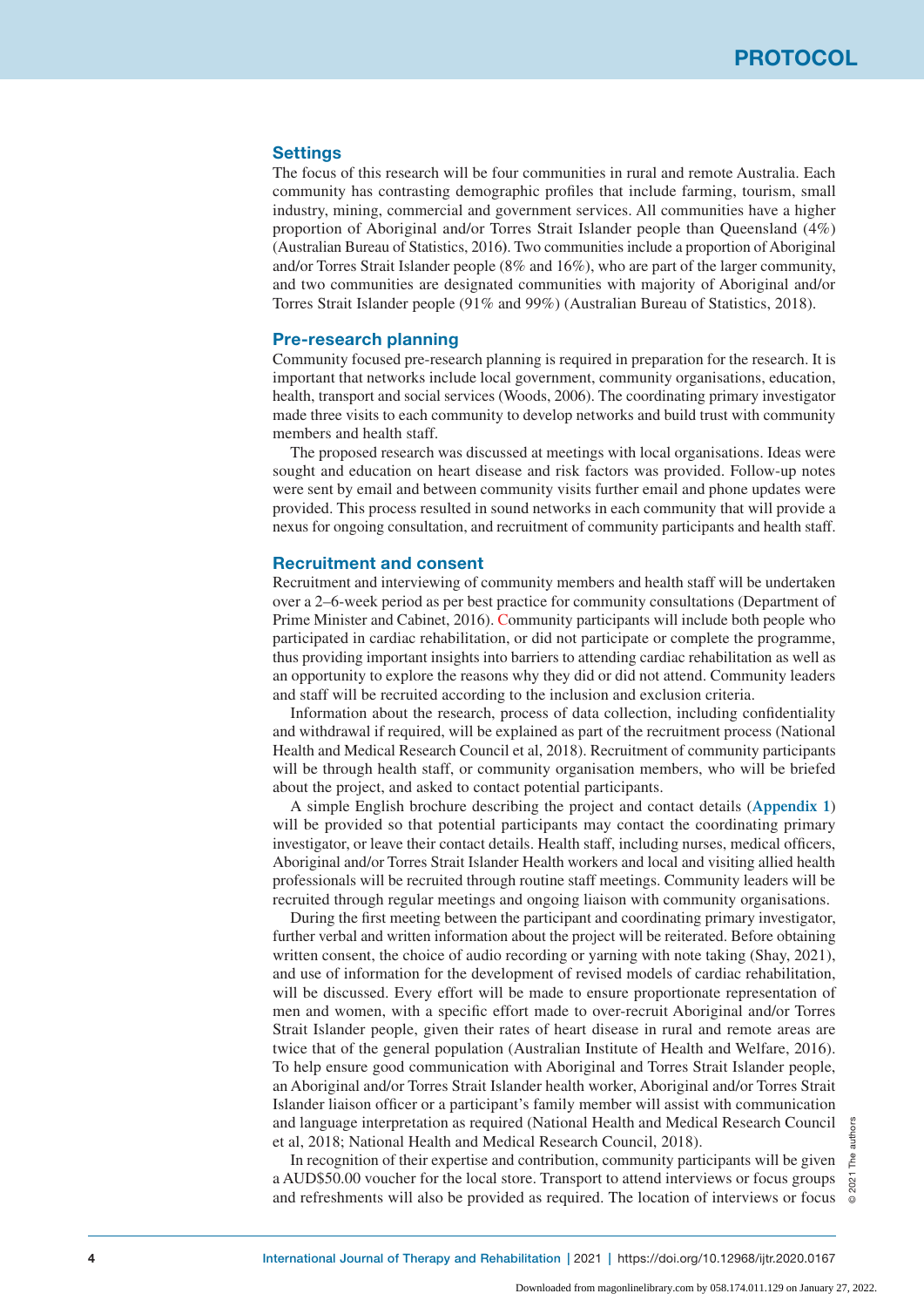groups will be discussed with the potential participant to ensure that they are comfortable with the environment. However, should it become difficult to carry out interviews or focus groups in the communities, for example because of COVID-19 restrictions, it will be possible to conduct the discussion using an online application such as Zoom. It is reported that relationship-based face-to-face discussion is preferred by populations in rural and remote areas, particularly Aboriginal and Torres Strait Islander people (Dimer et al, 2013). Poor quality internet can also result in difficulty with using online communication. This reinforces the need to develop sound community relationships before recruitment and data collection. If transport is required, distances are not great within rural and remote communities because of small populations. If networks and trust have been developed, transport can be negotiated through the local council or health services with payment of expenses, or hire, as necessary.

## Sample size

People will be individually interviewed and/or focus groups undertaken until data saturation has been reached (Patton, 1990). This will be confirmed when repeated themes emerge, thereby ensuring research questions can be answered and further data collection is redundant (Patton, 1990). Based on previous qualitative community studies, it is anticipated that this will be achieved through 10–15 interviews or focus groups lasting 15–25 minutes for individual interviews, and 1–2 hours for focus groups (White et al, 2009; Van Gelderen et al, 2017; Nyumba et al, 2018). Longer times have been allowed for focus groups, as it is anticipated that several people will generate more discussion, and refreshments will be provided. The number of participants for focus groups are anticipated to be between three and six participants (Nyumba et al, 2018), but will be expanded as required.

# Data collection and validation

Data collection will be through semi-structured conversational interviews or focus groups involving information-rich participants (health staff and community participants). Participants will be purposefully selected, according to the inclusion criteria.

As the populations are small, there may be fewer potential participants for the study. If there are insufficient community participants who have been discharged from hospital in the previous 2 years, the recruitment timeframe will be extended. If this happens, recall bias will need to be considered as there is a reported 20% loss of recall over 12 months and 50% for more extended periods (Hassan, 2006). However, recall will be assisted because heart disease represents a significant event in people's lives, and this is known to improve people's recollection of major events (Smith et al, 2003; Heart Research Australia, 2016). Clear open-ended interview questions (Mason, 2010) (**Table 2**) that explore issues by asking the same question in different ways and checking for correlation will assist with validation and triangulation (Denzin and Lincoln, 2011).

Triangulation will also be assisted by collecting data from different sources (staff and community participants) as well as follow-up clarification meetings to address questions that may arise from the initial interviews. This process will provide a depth of information, as well as increasing credibility and validity of findings (Denzin and Lincoln, 2011). Prompts are included in the interview schedules because of the conversational semi-structured interview format, thereby ensuring required data is collected.

Both community participants and staff questions will be tested through pilot interviews and adjusted as required. Should adjustment be necessary, an amendment will be submitted to the approving human research ethics committee. All interviews and group discussions will be conversational and exploratory to gain a rich description of community participants and health staff's experience of cardiac rehabilitation and support services.

During the interview process, requests for further information on attending cardiac rehabilitation or the need to emotional support may arise. To address this support can be arranged a through the local health centre, GP, mental health services, and/or the telephone support home-based programmes Coaching on Achieving Cardiovascular Health (Health Support Queensland, 2018) or My Heart My Life (Heart Foundation of Australia, 2017b).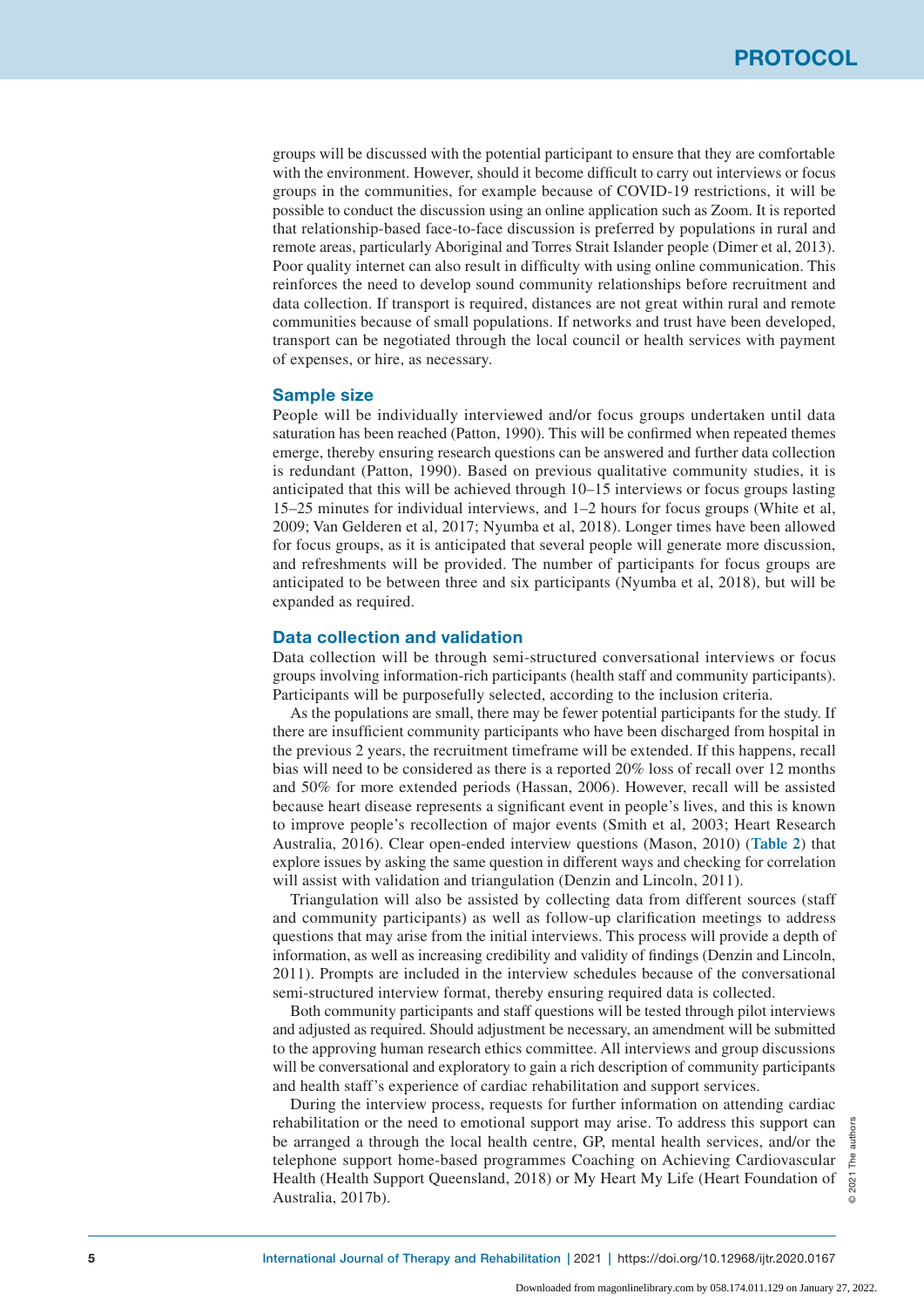# Demographic data

Before the interviews and focus groups, participants will be asked to complete a voluntary questionnaire (**Appendix 2)**. Data collection is not mandatory, and non-completion will not preclude participation. Staff data collection will be as per **Appendix 3**; health staff data collection will follow the same process.

| Table 2. Open-ended questions for patients and staff                                                                                                                                                                                                                                                                                                                                                                                                                          |                                                                                                                                                                                                                                                   |  |  |  |  |  |
|-------------------------------------------------------------------------------------------------------------------------------------------------------------------------------------------------------------------------------------------------------------------------------------------------------------------------------------------------------------------------------------------------------------------------------------------------------------------------------|---------------------------------------------------------------------------------------------------------------------------------------------------------------------------------------------------------------------------------------------------|--|--|--|--|--|
| <b>Patients</b>                                                                                                                                                                                                                                                                                                                                                                                                                                                               | <b>Staff</b>                                                                                                                                                                                                                                      |  |  |  |  |  |
| When you were discharged from hospital, what information<br>were you provided with about your health care when you<br>got home?                                                                                                                                                                                                                                                                                                                                               | Can you tell me your role in providing support for people in<br>the community and/or health care?                                                                                                                                                 |  |  |  |  |  |
| Prompts: Were you referred to a centre or home-based<br>cardiac rehabilitation* programme or a community nurse<br>or allied health professional? What follow-up medical<br>appointments did you have? Did you receive medication on<br>discharge form hospital? Did you and your doctor receive<br>information about your ongoing care from the hospital<br>(medical discharge summaries)? When did these arrive, and<br>do you know what they advised for your ongoing care? | Prompts: Do you understand what is meant by cardiac<br>rehabilitation? Are you aware of the COACH home-based<br>cardiac rehabilitation programme?                                                                                                 |  |  |  |  |  |
| Can you tell me about any difficulties or what made it easy<br>for you to get health care or cardiac rehabilitation when<br>you went home from hospital having been treated for heart<br>disease?                                                                                                                                                                                                                                                                             | What do you think are the most important aspects of<br>post-discharge care for people with heart disease and how<br>will this be able to be achieved in your area?                                                                                |  |  |  |  |  |
| Prompts: Did anybody phone or visit you to see if you<br>needed any support?                                                                                                                                                                                                                                                                                                                                                                                                  |                                                                                                                                                                                                                                                   |  |  |  |  |  |
| When you got home, who did you contact, or who<br>contacted you about your follow-up care?                                                                                                                                                                                                                                                                                                                                                                                    | What do you think are the main factors that prevent people<br>from attending cardiac rehabilitation or seeking post<br>discharge health care?                                                                                                     |  |  |  |  |  |
| Out of all the health care that you received after coming<br>home from hospital what do you think helped you most?                                                                                                                                                                                                                                                                                                                                                            | Do you have any guidelines for providing care for people<br>recently discharge from hospital after treatment for heart<br>disease (eg insertion of stents, coronary artery bypass graft<br>surgery or myocardial infarction)? (health staff only) |  |  |  |  |  |
| Can you tell me if anybody discussed things that you could<br>do to improve you overall health?                                                                                                                                                                                                                                                                                                                                                                               | What do you think that people need to understand about<br>their ongoing care and health plan once they have returned<br>home after in-hospital treatment for heart disease?                                                                       |  |  |  |  |  |
| Prompts: Were you given any brochures?                                                                                                                                                                                                                                                                                                                                                                                                                                        |                                                                                                                                                                                                                                                   |  |  |  |  |  |
| What information was most helpful?                                                                                                                                                                                                                                                                                                                                                                                                                                            | How do you make sure these people get the information<br>that they need, and how will this be done? (health staff only)                                                                                                                           |  |  |  |  |  |
| What things do you think could have been done that you<br>think would have made a difference to your recovery?                                                                                                                                                                                                                                                                                                                                                                | Can you describe any cardiac rehabilitation services that are<br>available locally?                                                                                                                                                               |  |  |  |  |  |
|                                                                                                                                                                                                                                                                                                                                                                                                                                                                               | Prompts: What about visiting and local health professionals<br>and related services, such as gymnasiums and support<br>groups? Any further comments or suggestions?                                                                               |  |  |  |  |  |
| Since your first hospital admission for heart disease have<br>you had to go back for further treatment? If so can you tell<br>me about it?                                                                                                                                                                                                                                                                                                                                    | Can you tell me about the COACH or any other home-based<br>cardiac rehabilitation programme available for people in this<br>area?                                                                                                                 |  |  |  |  |  |
|                                                                                                                                                                                                                                                                                                                                                                                                                                                                               | Prompts: Any comments or suggestions?                                                                                                                                                                                                             |  |  |  |  |  |
| What is worrying you most about your heart problem? Do<br>you need somebody to talk with somebody about this?                                                                                                                                                                                                                                                                                                                                                                 | Who is responsible for organising essential post<br>hospitalisation follow-up and care?                                                                                                                                                           |  |  |  |  |  |
|                                                                                                                                                                                                                                                                                                                                                                                                                                                                               | Prompts: How do you think that this can be improved?                                                                                                                                                                                              |  |  |  |  |  |
| Any other comments that you would like to make?                                                                                                                                                                                                                                                                                                                                                                                                                               | What do your think could be done to improve provision of<br>cardiac rehabilitation and follow-up?                                                                                                                                                 |  |  |  |  |  |
|                                                                                                                                                                                                                                                                                                                                                                                                                                                                               | Any other comments that you would like to make?                                                                                                                                                                                                   |  |  |  |  |  |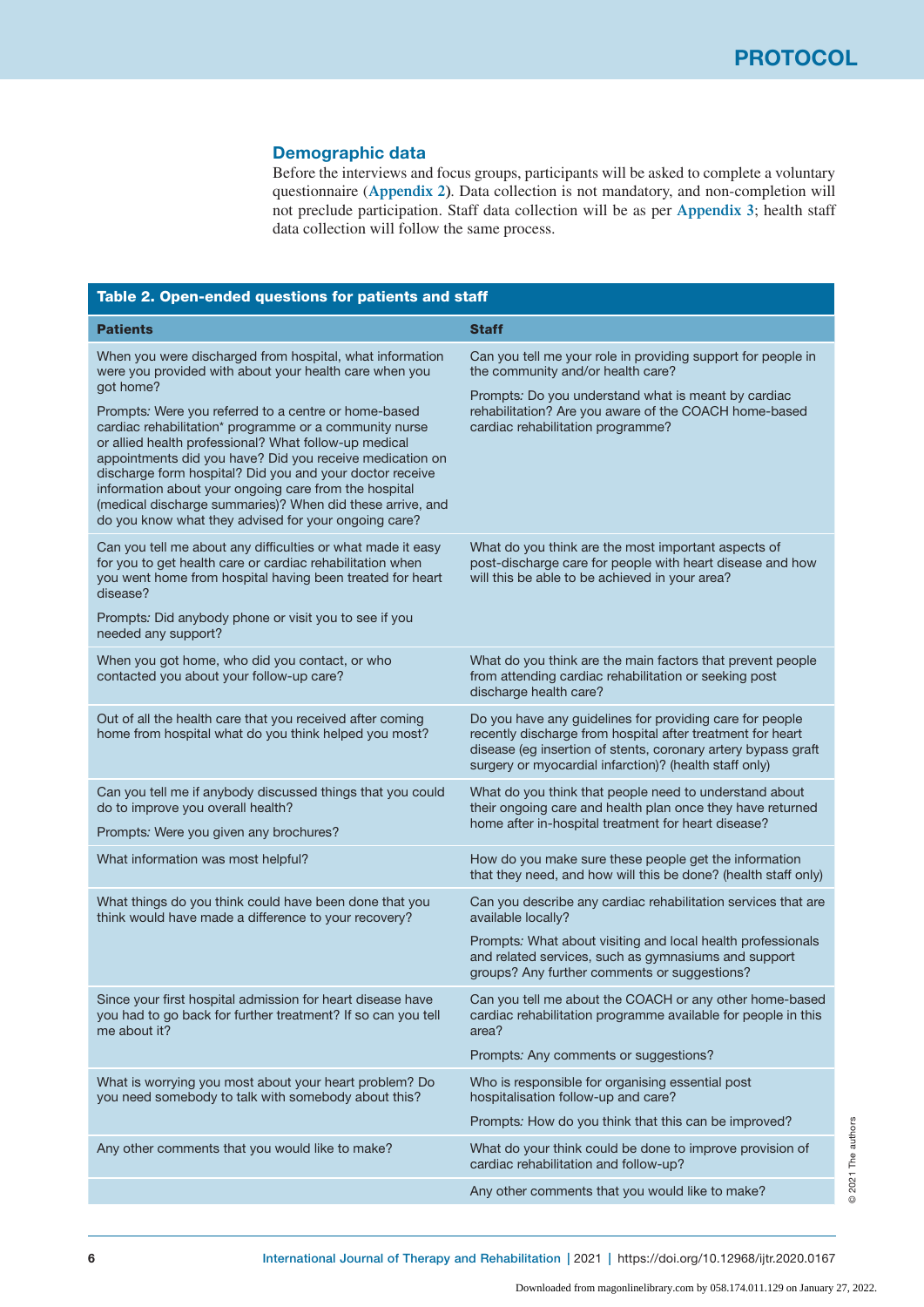# Analysis

Audio interviews will be professionally transcribed verbatim and NVivo-12 software will be used to facilitate thematic analysis of participants' responses, as distinct units of meaning with headings (nodes), and subheadings developed through reflective induction (Grbich, 2013). This process will enable confirmation and clarification of the primary questions/ areas of interest (**Table 1**), and the development of secondary themes that capture 'levels of patterned responses of meaning'(Braun and Clarke, 2006). Further, consistency will be considered with quotations from transcripts used to illustrate primary themes or areas of interest and secondary themes. The same process will be used for documented records of yarning discussions. Overall a flexible approach that includes researcher interpretation and judgement will be used (Braun and Clarke, 2006).

Community participant demographic data will be stratified by age, sex, Aboriginal and/or Torres Strait Islander peoples, general population and heart disease. Staff data will be stratified by professional classification and role, whether community based or visiting service providers and working with Aboriginal and/or Torres Strait Islander Peoples or the general population.

# Reflexivity and rigour

The analysis will be undertaken by the coordinating primary investigator, reviewed by the primary investigator and discussed with the research team to ensure reflexivity, rigour, clarification and verification (Daws et al, 2014). Reflexivity includes considering the researcher's situation in the research, based on self-critique of personal experience (Patnaik, 2013).

Possible bias and preconceived ideas will be minimised by using:

- Australian Cardiovascular Health and Rehabilitation Association (ACRA) core components of cardiovascular disease secondary prevention and cardiac rehabilitation (Woodruffe et al, 2015)
- Findings of the previous integrative literature review (Field et al, 2018)
- Demographic study of heart disease, hospitalisation and referral to Coaching on Achieving Cardiovascular Health in Queensland (Field et al, 2020).

These guidelines and studies provided an objective basis for data collection and analysis. Following data collection, emergent themes will be discussed with a community reference group (face to face or via teleconference), thereby providing opportunities for member checking to ensure accuracy and clarification (Denzin and Lincoln, 2011), as well as ensuring an iterative process that will review and build ideas towards the ultimate goal of improving access to cardiac rehabilitation for rural and remote areas of North Queensland. Individual community participant interviews will not be confirmed or clarified, as a previous research study demonstrated that interviewees may have concerns or feel uncomfortable about how they sounded or what they said in their interviews, rather than inaccuracy (Mero-Jaffe, 2011). Every effort will be made to minimise bias in data collection through adherence to rigorous qualitative methods including ensuring data satuation (no new information forthcoming) is achieved, and ensure findings are reviewed by a community reference group.

# Strengths and limitations

Of primary importance in this project protocol is the pre-research planning, consultation, and development of trusting relationships in rural and remote communities. Qualitative research needs to be attuned for various environments and the authors propose that this project protocol for research in rural and remote communities including Aboriginal and/or Torres Strait Islander people will provide a template that can be adapted to a range of environments.

# **Significance**

Ultimately, this proposed research aims to identify factors (barriers and enablers), that need to be addressed in order to develop model(s) that improve access to cardiac rehabilitation and/or locally based support for people discharged from hospital with heart disease in rural and remote areas of Australia. It is proposed that information gathered in this research, in combination with the final stages of the full research project, will lead to realising the

© 2021 The authors authors Le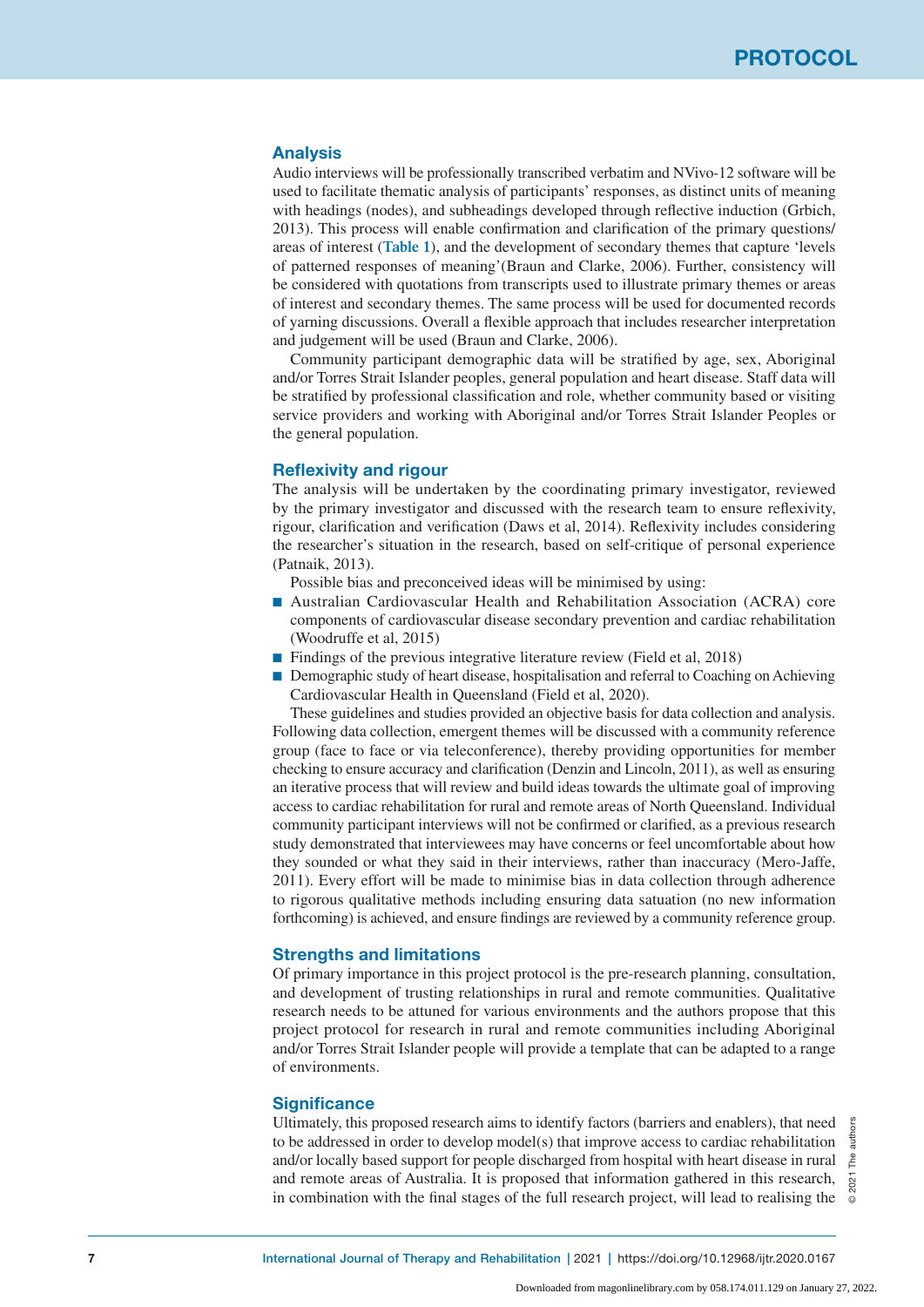# Key points

- Referral and access to cardiac rehabilitation remain sub-optimal overall, with lower levels in rural and remote areas.
- Further research is required to develop new approaches (models) to improve access to cardiac rehabilitation in rural and remote areas.
- Developing sound community relationships requires extensive pre-research planning to ensure trust, which is necessary for effective research.
- This protocol for a qualitative community-based case study will inform and quide future research to improve health outcomes and could be applied in a range of locations.
- Improving access to cardiac rehabilitation in rural and remote areas has implications for other environments and chronic disease risk factor management.

benefits identified through access and subsequent cardiac rehabilitation attendance (De Gruyter et al, 2016; Heart Foundation of Australia, 2017c). The initial awareness raising, and improved understanding of cardiac rehabilitation, including management of risk factors for chronic disease, will be initiated through community consultation. Should participants wish to make lifestyle changes they will be linked into appropriate health care and/or support organisations.

# **Conclusions**

To improve access to services and health outcomes in rural and remote areas, a strong evidence base is essential. To achieve this, as well as having appropriate methodology, it is necessary to build relationships and trust with local communities and health care providers This research protocol describes a qualitative community-based case study, together with processes to build sound relationships required for effective data collection through semi-structured interviews or focus groups. Each step of the pre-research planning data collection and analysis is described in detail for the guidance of future researchers.

#### Author details

1College of Public Health, Medicine and Veterinary Sciences, James Cook University, Townsville, Australia

2College of Healthcare Sciences, James Cook University, Cairns, Australia

3Division of Tropical Health and Medicine, James Cook University, Townsville, Australia

4Faculty of Health Sciences, Flinders University, Adelaide, Australia

5Wardliparingga Aboriginal Health Equity, South Australian Health and Medical Research Institute, Adelaide, Australia

#### Conflicts of interest

There are no conflicts of interest to declare.

#### Funding

This work was supported by Far North Queensland Hospital Foundation Research Grant: JCU-QLD-837551 – 2019.

# **References**

Australian Bureau of Statistics. Estimates of Aboriginal and Torres Strait Islander Australians. 2018. https://www.abs.gov.au/statistics/people/aboriginal-and-torres-strait-islander-peoples/estimatesaboriginal-and-torres-strait-islander-australians/latest-release (accessed 1 December 2021)

2021 The authors © 2021 The authors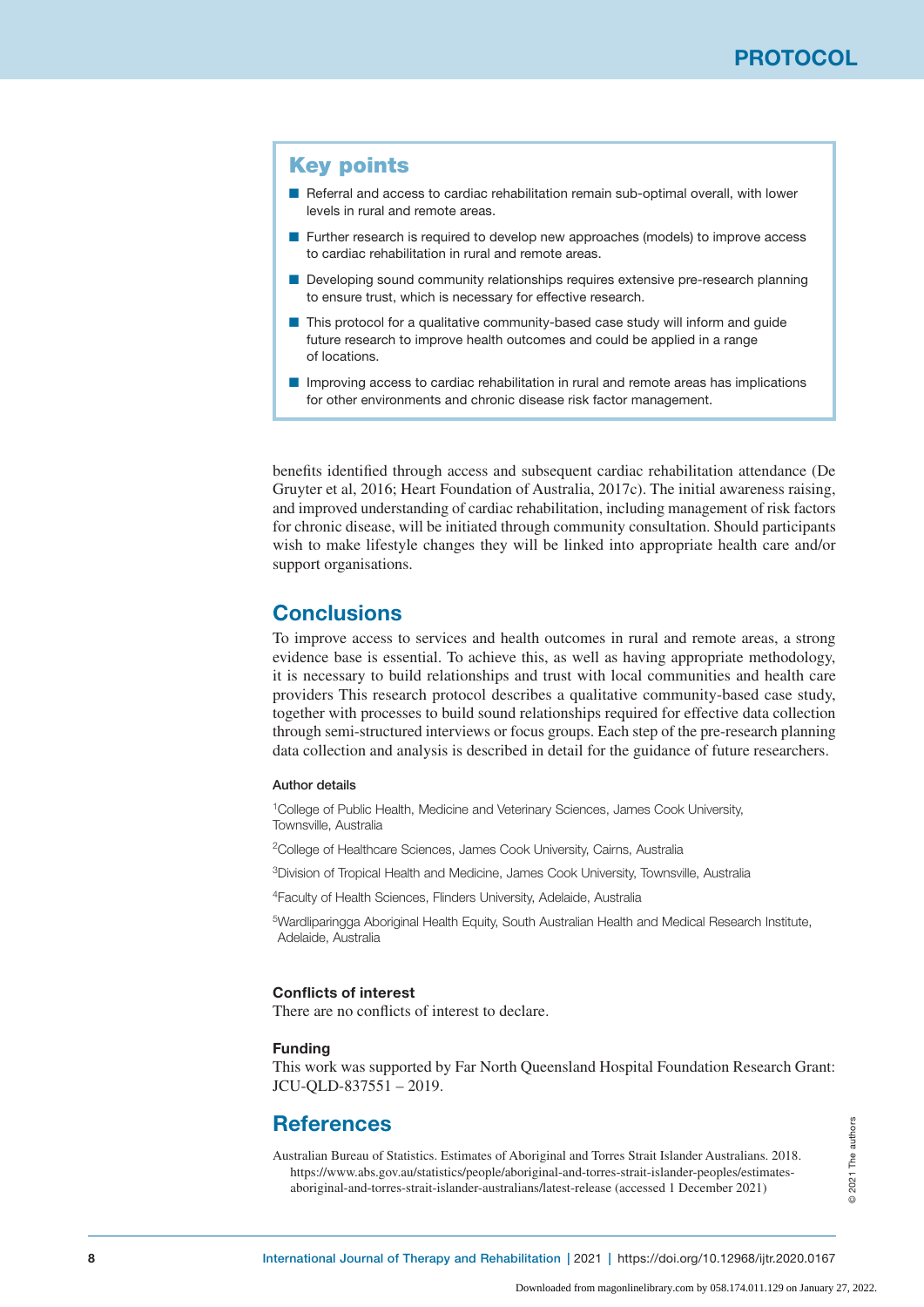- Australian Cardiovascular Health and Rehabilitation Association. Cardiac rehabilitation program directories (by State). 2018. http://www.acra.net.au/cr-services/cr-directory/ (accessed 9 December 2021)
- Australian Institute of Health and Welfare. Trends in coronary heart disease mortality: age groups and populations. 2014a. www.aihw.gov.au/publication-detail/?id=60129547046 (accessed 1 December 2021)
- Australian Institute of Health and Welfare. Health-care expenditure on cardiovascular diseases 2008–09. 2014b. https://www.aihw.gov.au/getmedia/5dc2bc3b-1d93-4cb2-a74b-d61867ad7ae2/16689.pdf. aspx?inline=true (accessed 1 December 2021)
- Australian Institute of Health and Welfare. Coronary heart disease and chronic obstructive pulmonary disease in indigenous Australians. 2014c. http://www.aihw.gov.au/publicationdetail/?id=60129547716&tab=3 (accessed 1 December 2021)
- Australian Institute of Health and Welfare. Australian burden of disease study: impact and causes of illness and death in Australia 2011. 2016. https://www.aihw.gov.au/getmedia/d4df9251-c4b6-452f-a877- 8370b6124219/19663.pdf.aspx?inline=true (accessed 1 December 2021)
- Australian Institute of Health and Welfare. Rural & remote health. 2019. https://www.aihw.gov.au/reports/ rural-remote-australians/rural-remote-health/contents/summary (accessed 9 December 2021)
- Beatty A, Fukuoka Y, Whooley M. Using mobile technology for cardiac rehabilitation: a review and framework for development and evaluation. J Am Heart Assoc. 2013;2(6):e000568. https://doi. org/10.1161/JAHA.113.000568
- Birk M, Mills J, Francis K, Coyle M, Jones J. Models of health service delivery in remote or isolated areas of Queensland: a multiple case study. Aust J Adv Nurs. 2010;28(1):25–34
- Braun V, Clarke V. Using thematic analysis in psychology. Qual Res Psychol. 2006;3(2):77–101. https:// doi.org/10.1191/1478088706qp063oa
- Brual J, Gravely S, Suskin N, Stewart D, Grace S. The role of clinical and geographic factors in the use of hospital versus home-based cardiac rehabilitation. Int J Rehabil Res. 2012;35(3):220–226. https://doi. org/10.1097/MRR.0b013e328353e375
- Clarke V, Braun V, Hayfield N. Thematic analysis. In: Smith J (ed). Qualitative psychology: a practical guide to research methods. London: Sage Publications Ltd; 2015:222–248
- Daws K, Punch A, Winters M et al. Implementing a working together model for Aboriginal patients with acute coronary syndrome: an Aboriginal hospital liaison officer and a specialist cardiac nurse working together to improve hospital care. Aust Health Rev. 2014;38(5):552–556. https://doi. org/10.1071/AH13211
- De Angelis C, Bunker S, Schoo A. Exploring the barriers and enablers to attendance at rural cardiac rehabilitation programs. Aust J Rural Health. 2008;16(3):137–142. https://doi.org/10.1111/j.1440- 1584.2008.00963.x
- De Gruyter E, Ford G, Stavreski B. Economic and social impact of increasing uptake of cardiac rehabilitation services 2013; a cost benefit analysis. Heart Lung Circ. 2016;25(2):175–183. https://doi. org/10.1016/j.hlc.2015.08.007
- Denzin NK, Lincoln YS. The SAGE handbook of qualitative research. London: SAGE Publishing; 2011
- Department of Prime Minister and Cabinet. Best practice consultation. 2016. https://www.pmc.gov.au/ sites/default/files/publications/best-practice-consultation.pdf (accessed 1 December 2021)
- Dimer L, Dowling T, Jones J et al. Build it and they will come: outcomes from a successful cardiac rehabilitation program at an Aboriginal medical service. Aust Health Rev. 2013;37(1):79. https://doi. org/10.1071/AH11122
- Fernandez R, Davidson P, Griffiths R, Salamonson Y. Cardiac rehabilitation coordinators' perceptions of patient-related barriers to implementing cardiac evidence-based guidelines. J Cardiovasc Nurs. 2008;23(5):449–457. https://doi.org/10.1097/01.JCN.0000317450.64778.a0
- Field PE, Franklin RC, Barker RN, Ring I, Leggat PA. Cardiac rehabilitation services for people in rural and remote areas: an integrative literature review. Rural Remote Health. 2018;18:4738. https://doi. org/10.22605/RRH4738
- Field PE, Franklin RC, Barker RN et al. Heart disease hospitalisation and COACH referral in Queensland. Aust J Rural Health. 2020;28(1):51–59. https://doi.org/10.1111/ajr.12588
- Field P, Franklin RC, Barker RN, Canuto KJ, Leggat P. The importance of cardiac rehabilitation in rural and remote areas of Australia. Aust J Rural Health. 2021 (in press)
- Gallager R, Ferry K, C, Aandelaria D, Ladak L, Zecchin N. Evaluation of cardiac rehabilitation performance and initial benchmarks for Australia: an observational cross-state and territory snapshot study. Heart Lung Circ. 2020;29(9):1397–1404. https://doi.org/10.1016/j.hlc.2020.01.010

Grbich C. Qualitative data analysis: an introduction. Thousand Oaks (CA): SAGE Publishing; 2013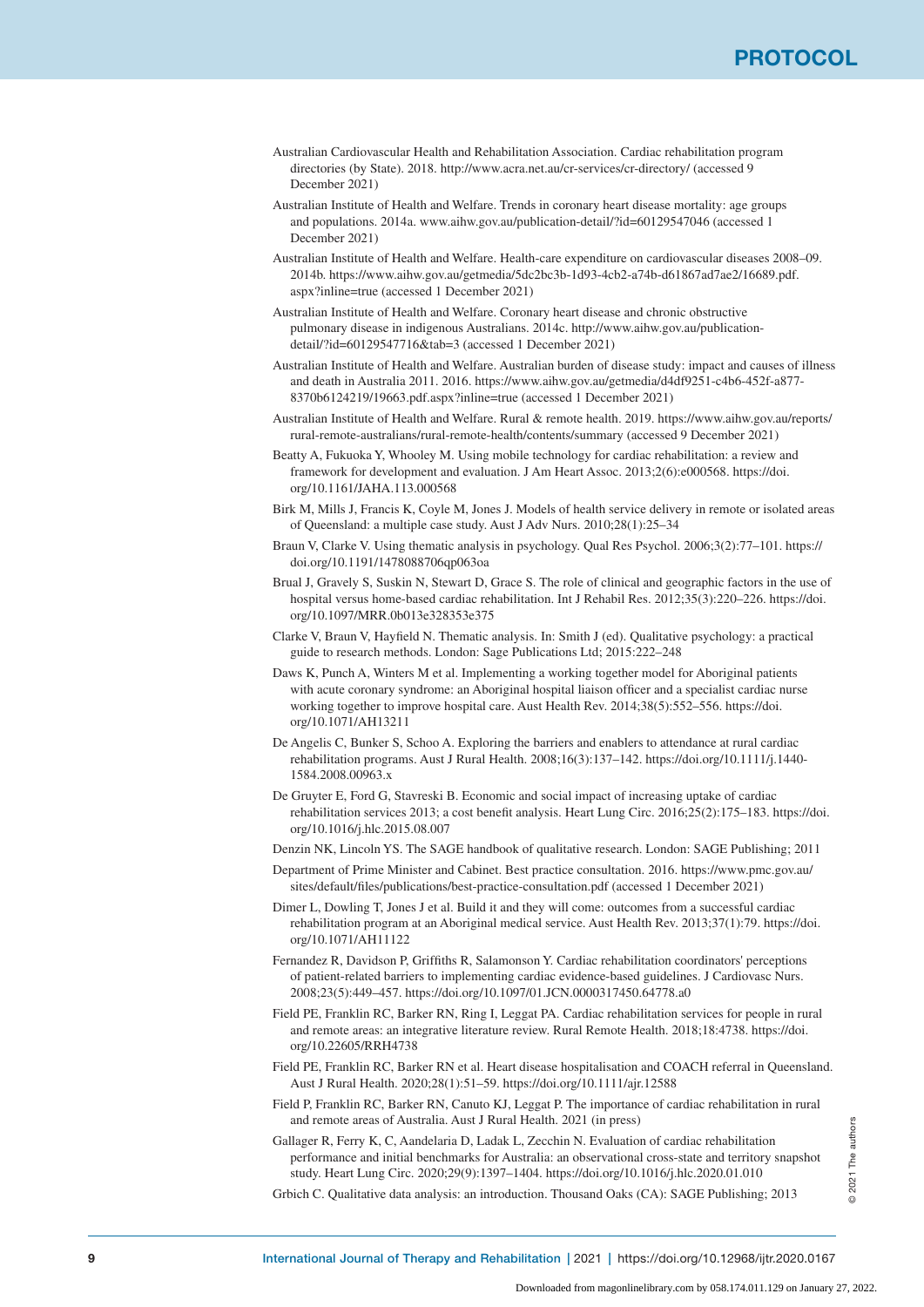- Hamilton S, Mills B, McRae S, Thompson S. Cardiac rehabilitation for Aboriginal and Torres Strait Islander people in Western Australia. BMC Cardiovasc Disord. 2016;16(1):1–11. https://doi. org/10.1186/s12872-016-0330-3
- Hassan E. Recall bias can be a threat to retrospective and prospective research designs. Internet J Epidemiol. 2006;3(2):339–412
- Heart Foundation of Australia. Heart maps. 2017a. https://www.heartfoundation.org.au/for-professionals/ heart-maps/australian-heart-maps (accessed 1 December 2021)
- Heart Foundation of Australia. My heart, my life. 2017b. https://www.heartfoundation.org.au/recovery-and-support/my-heart-my-life (accessed 1 December 2021)
- Heart Foundation of Australia. Cardiac rehabilitation factsheet: for health service planners, program directors and clinical staff. 2017c. https://www.heartfoundation.org.au/images/uploads/publications/ HF.Cardiac\_Rehab\_Factsheet\_WEBHR.pdf (accessed 1 December 2021)
- Heart Research Australia. Heart Conditions. 2016. www.heartresearch.com.au/heart-disease/heartconditions/ (accessed 1 December 2021)
- Health Support Queensland. The COACH program. 2018. https://web.archive.org/web/20210117042458/ https://www.health.qld.gov.au/clinical-practice/referrals/coach (accessed 8 December 2021)
- Jackson AM, McKinstry B, Gregory S, Amos A. A qualitative study exploring why people do not participate in cardiac rehabilitation and coronary heart disease self-help groups, and their rehabilitation experience without these resources. Prim Health Care Res Dev. 2012;13(1):30–41. https://doi. org/10.1017/S1463423611000284
- Mason M. Sample size and saturation in PhD studies using qualitative interviews. Forum Qual Sozialforschung/Forum Qual Soc Res. 2010;11(3). https://doi.org/10.17169/fqs-11.3.1428
- Mero-Jaffe I. 'Is that what I said?' interview transcript approval by participants: an aspect of ethics in qualitative research. Int J Qual Meth. 2011;10(3):231–247. https://doi. org/10.1177/160940691101000304
- National Health and Medical Research Council. Keeping research on track II: a guide for Aboriginal and Torres Strait Islander peoples about health research ethics. 2018. https://www.nhmrc.gov.au/about-us/resources/keeping-research-track-ii (accessed 8 December 2021)
- National Health and Medical Research Council, Australian Research Council, Australian Vice -Chancellors' Committee. National statement on ethical conduct in human research 2007 (Updated 2018). 2018. https://www.nhmrc.gov.au/about-us/publications/national-statement-ethical-conducthuman-research-2007-updated-2018
- Nyumba T, Wilson K, Derrick C, Mukherjee N. The use of focus group discussion methodology: insights from two decades of application in conservation. Meth Ecol Evol. 2018;9(1):20–32. https:/doi. org/10.1111/2041-210X.12860

Patnaik E. Reflexivity: situating the researcher in qualitative research. Humanit Soc Sci. 2013;2(2):98–106

- Patton MQ. Qualitative evaluation and research methods. Newbury Park, London: SAGE Publishing; 1990
- Shay M. Extending the yarning yarn: collaborative yarning methodology for ethical indigenist education research. Aust J Indigen Educ. 2021;50(1):62–70. https://doi.org/10.1017/jie.2018.25
- Sherwood SA, Povey RC. Influences on women's completion of a cardiac rehabilitation programme. Int J Ther Rehabil. 2011;18(5):266–277. https://doi.org/10.12968/ijtr.2011.18.5.266
- Ski C, Vale M, Bennett G et al. Improving access and equity in reducing cardiovascular risk: the Queensland health model. Med J Austr. 2015;202(3):148–152. https://doi.org/10.5694/mja14.00575
- Smith M, Bibi U, Sheard D. Evidence for the differential impact of time and emotion on personal and event memories for September 11, 2001. Appl Cognit Psychol. 2003;17(9):1047–1055. https://doi. org/10.1002/acp.981
- Teodoro IPP, Rebouças VCF, Thorne SE et al. Interpretive description: a viable methodological approach for nursing research. Esc Anna Nery. 2018;22(3). https://doi.org/10.1590/2177-9465-ean-2017-0287
- Tong A, Sainsbury P, Craig J. Consolidated criteria for reporting qualitative research (COREQ): a 32-item checklist for interviews and focus groups. Int J Qual Health Care. 2007;19(6):349–357. https://doi. org/10.1093/intqhc/mzm042

Van Gelderen S, Zegers M, Boeijen W et al. Evaluation of the organisation and effectiveness of internal audits to govern patient safety in hospitals: a mixed-methods study. Br Med J Open. 2017;7(7):e015506. https://doi.org/10.1136/bmjopen-2016-015506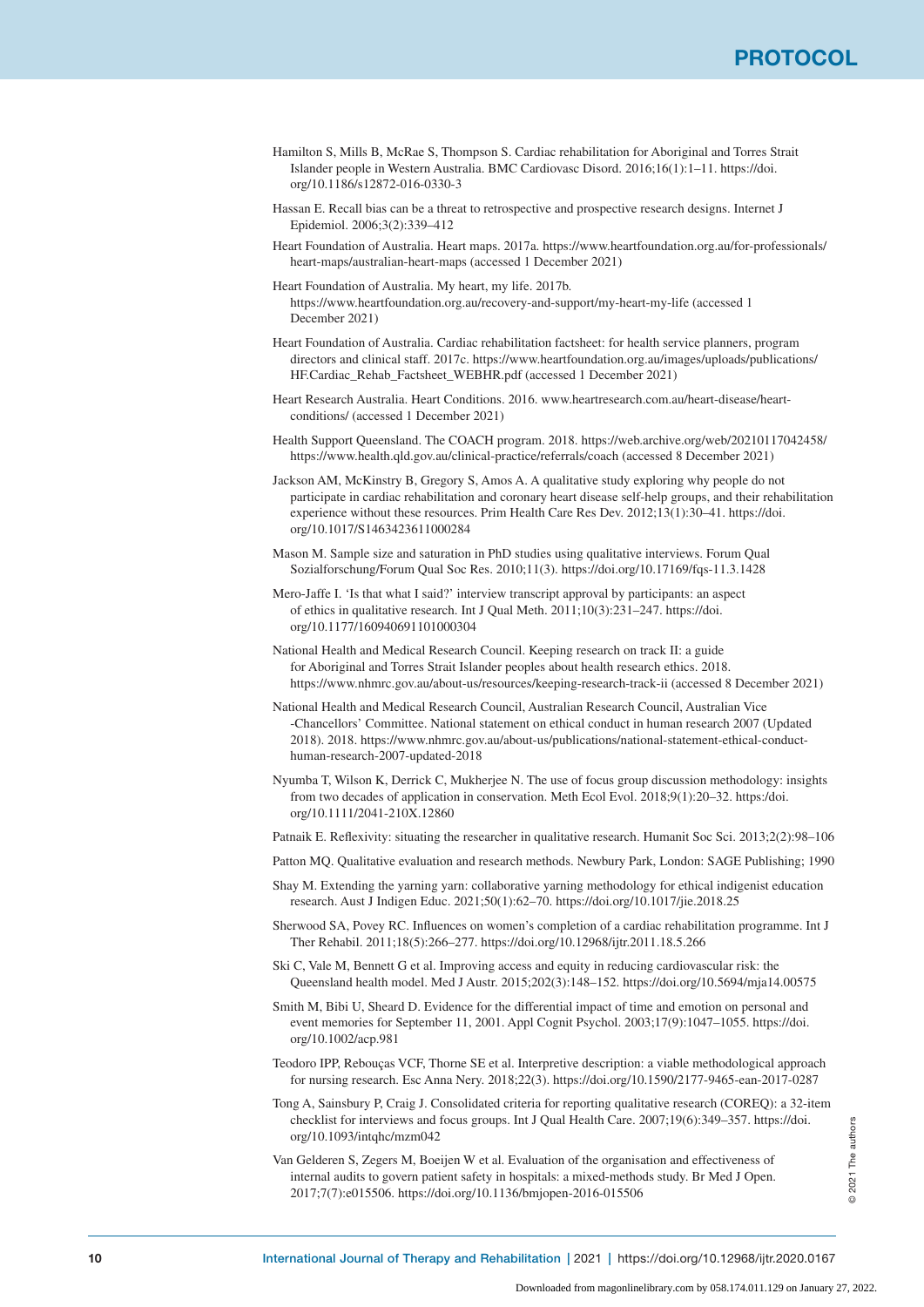- Varnfield M, Karunanithi M, Lee C et al. Smartphone-based home care model improved use of cardiac rehabilitation in postmyocardial infarction patients: results from a randomised controlled trial. Heart. 2014;100(22):1770–1779. https://doi.org/10.1136/heartjnl-2014-305783
- White JH, Magin P, Pollack MRP. Stroke patients' experience with the Australian health system: a qualitative study. Can J Occup Ther. 2009;76(2):81–89. https://doi.org/10.1177/000841740907600205
- Woodruffe S, Neubeck L, Clark R et al. Australian Cardiovascular Health and Rehabilitation Association (ACRA) core components of cardiovascular disease secondary prevention and cardiac rehabilitation 2014. Heart Lung Circ. 2015;24(5):430–441. https://doi.org/10.1016/j.hlc.2014.12.008
- Woods M. Redefining the 'rural question': the new 'politics of the rural' and social policy. Soc Policy Adm. 2006;40(6):579–595. https://doi.org/10.1111/j.1467-9515.2006.00521.x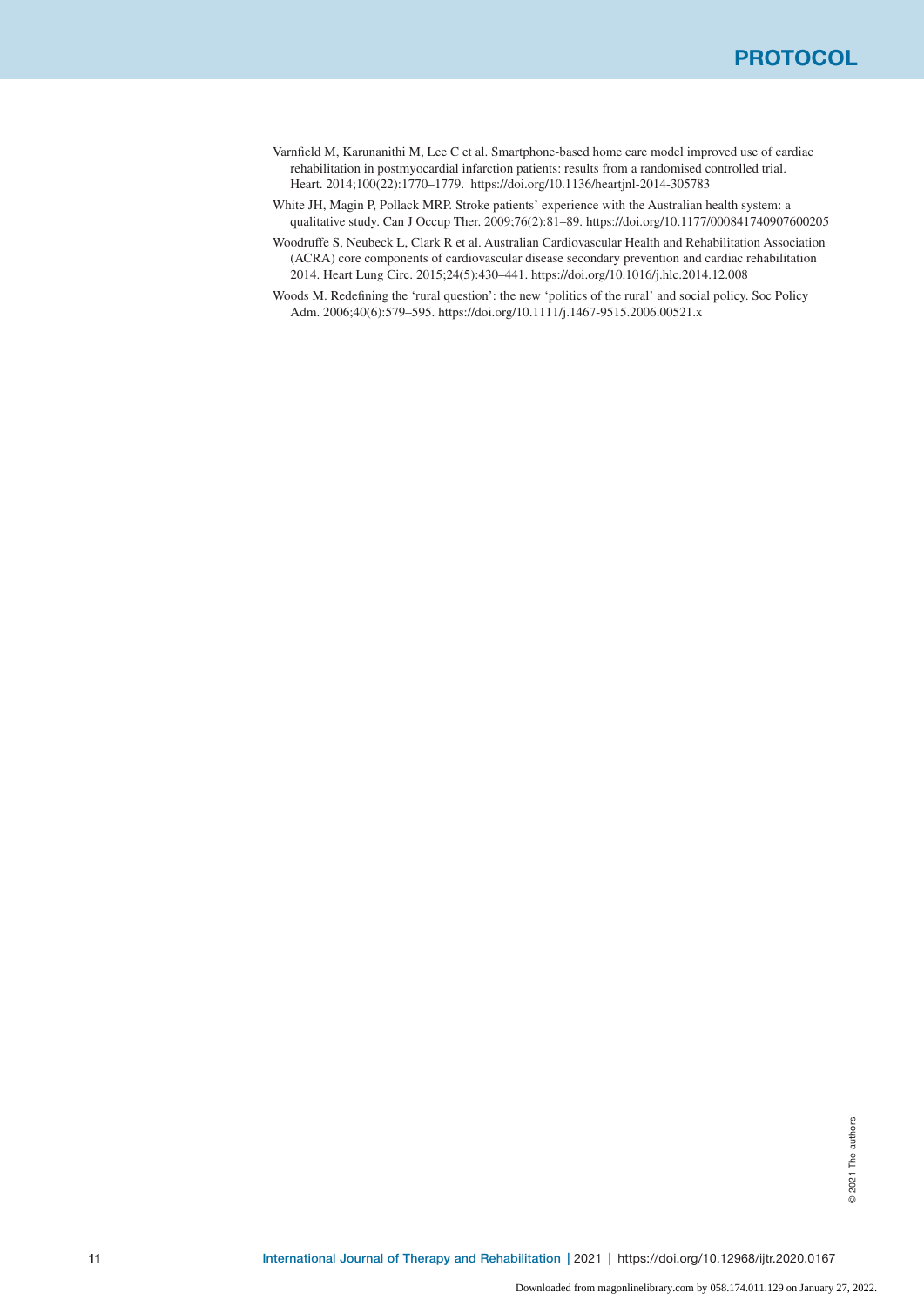# Appendix 1

*How can you talk to the research team?*

If you would like more information you can contact:

Pat Field: 0409 778 489

email: patricia.field1@my.jcu. edu.au

or ask any staff member who will make sure that Pat gets the message.

*I look forward to meeting you and having a chat!*

#### *Who are we?*

We are from James Cook University trying to find out how much health care and support is available for people who have returned home after treatment in hospital for a heart problem.

We are working closely with the hospital and health centre staff who are happy to assist



Pat Field is a JCU researcher, and would like you to tell your story about what happened to you after you got home from hospital. Pat would like to know if you knew what to do, when you got home. Things like how much walking is best, what sort of food is good, when you next see your doctor. Who told you this? How did you get on as time went by? Did you feel sad and did anybody help you with

*Happy heart – happy life*



#### *Do you want to chat?*

If you want to have a chat with Pat, please let one of the hospital staff members know and they will introduce Pat, who will tell you how you can help and will arrange a time to meet with you in private. Before you tell your story you will be asked to sign a form to let us know that you understand your part in the project and you are happy to tell your story.

Only the researchers will know what you have told us, unless you take part in a group discussion. If this happens all people are asked not to talk about what is said at the meeting to other people.

If you decide that you no longer want to take part you can leave at any time.

*What do we need to know?*



Many people everywhere, get heart problems and sometimes need hospital care, and health services support when they go home.

We would like to hear the story of people when they come home from hospital after treatment for heart sickness.



this?

*How will we find out?*

2021 The authors © 2021 The authors